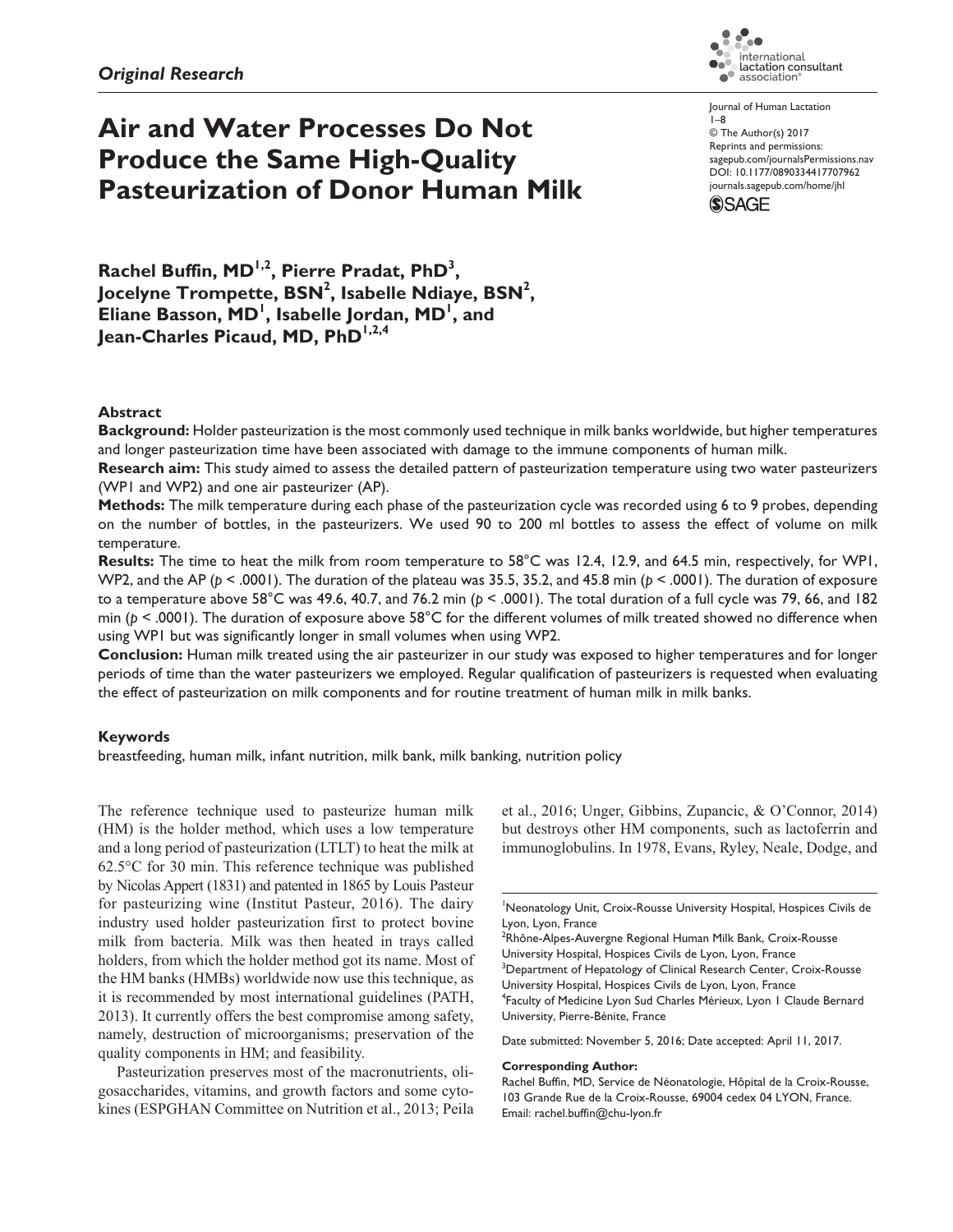Lewarne showed that the loss of immunoglobulin G (IgG), immunoglobulin A (IgA), lysozyme, and lactoferrin was more likely to occur when the temperature increased above 60°C, which was later confirmed by Czank, Prime, Hartmann, Simmer, and Hartmann (2009). These authors showed that the loss of immunological components was stable from 40°C to 57°C but that it increased dramatically above 57°C. Therefore, those who use this technology must ascertain that the pasteurizers are able to expose HM to the right temperature (62.5°C) for the right time (30 min), with a rapid increase and quick decrease in the milk temperature and accurate control of the plateau duration. The effect of LTLT on HM components has been extensively analyzed, but none of these studies have produced data about the criteria for the devices that have been used, which could explain some discrepancies (Peila et al., 2016).

Different types of pasteurizers are presently available on the market and pasteurization can be processed in water, which is the most common method, or in air. Air pasteurizers are less expensive and have been bought by some HMBs. However, to our knowledge, no data are available on the effectiveness of this method for treating HM. Browsing the leaflets of the major pasteurizers' manufacturers, none show the distribution of the temperature in the bottles, and no clear evaluation of the performance of these pasteurizers is reported. They contain only an imprecise curve recorded in one bottle and few details on time exposure of the milk. Our aim was to compare the pasteurization temperatures obtained using three different devices—two using water and one using air.

# **Methods**

## *Design*

A three-group longitudinal observational design was used to meet the study aim: We recorded temperature of pasteurization cycle in three different types of pasteurizers to compare them. The three devices used were the Climats<sup>®</sup> air pasteurizer (AP), which pasteurizes, cools, and freezes HM (Climats, Saint Médard d'Eyrans, France), and two HSC® water pasteurizers, the PAS 10000 (WP1) and the PAS 10002 (WP2), which pasteurize and cool HM (HSC, Décines, France). The two water devices were similar, except that WP2 is the more recent version of the HSC device and provides more precise temperature regulation than WP1. Furthermore, WP2 can cool the milk until it reaches 4°C instead of the ambient tap water temperature offered by WP1. These pasteurizers are the three models used in our milk bank and in the majority of French HMBs. Milk was placed in single-use Beldico<sup>®</sup> polypropylene bottles (Beldico SA, Aye, Belgium). No ethical consent was needed for this study, according to French law.

## *Settings*

This study was performed at the regional HMB at the Croix-Rousse University Hospital in Lyon, France, in May 2015.

# **Key Messages**

- Despite being the worldwide reference method, holder pasteurization alters the immune components of human milk.
- The alteration of milk components depends on the duration and level of the temperature used.
- We found that the duration and level of the temperature exposure differed depending on the type of pasteurizer.
- Pasteurization temperature was more homogeneous in water than in air.
- Regular qualification of pasteurizers is needed to optimize pasteurization and milk quality.

Our HMB is regional and represents the second biggest milk bank in France, processing 9,000 L of HM per year for a region of  $70,000 \text{ km}^2$ .

## *Sample*

To monitor the temperature during the pasteurizer cycle, recording probes certified by the French Accreditation Committee were introduced into different bottles and evenly distributed in the three devices (see Figure 1). Because the composition in water of bovine milk is similar to HM, the difference in transmission of heat is negligible. Therefore, we decided to avoid wasting HM and filled the probes' bottles with bovine milk. The other bottles were filled with HM pasteurized as usual, according to the current French recommendations (Afssaps, 2008). The bottles were filled with 90 to 200 ml of milk for the WP1 and WP2 methods and 200 ml for the AP method, as this is routine practice in our HMB.

#### *Measurements*

Six probes were used for the 48 bottles in WP1 and 9 probes were used for the 63 bottles in WP2 and the 90 bottles in the AP. The distribution of the probes in the pasteurizers is shown in Figure 1. The temperature was recorded every 2 s for each cycle of pasteurization, and 3 sets of pasteurization cycles were recorded for the study in the following order: WP1, WP2, and AP.

## *Data Collection*

We defined 10 quality control parameters that needed to be assessed (see Figure 2). These included how long the milk was exposed to a temperature of  $\geq 58^{\circ}$ C, which is crucial, as significant changes in HM components occur above this temperature (Czank et al., 2009). This exposure should be as short as possible. Indeed, because of inertia, the time for the milk to increase from 58°C to 62.5°C is the most difficult part of heating for the pasteurizers, and as the plateau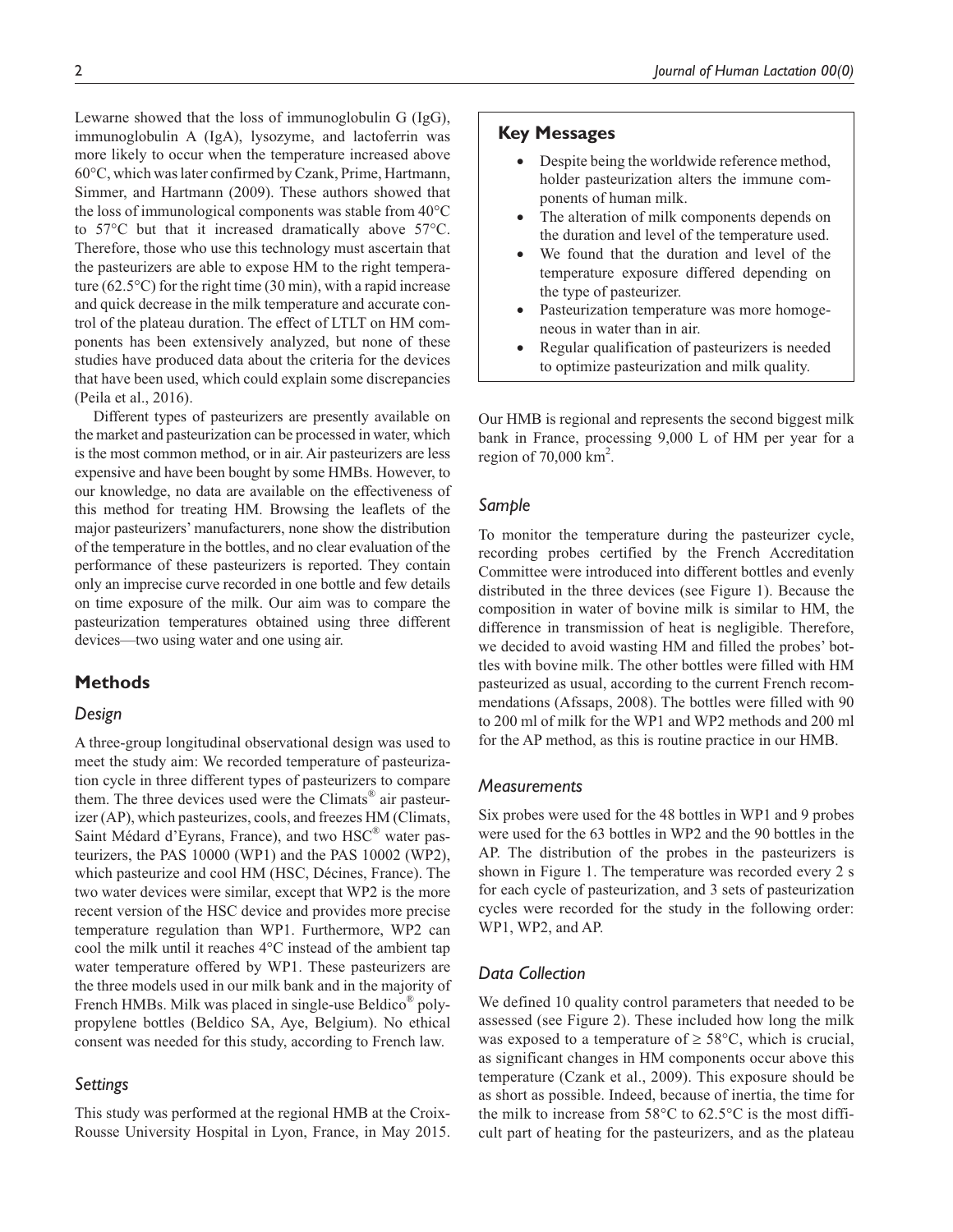

**Figure 1.** Results of the temperature assessments of each probe during a pasteurization cycle in three different pasteurizers: water pasteurizer 1 (WP1), water pasteurizer 2 (WP2), and air pasteurizer (AP).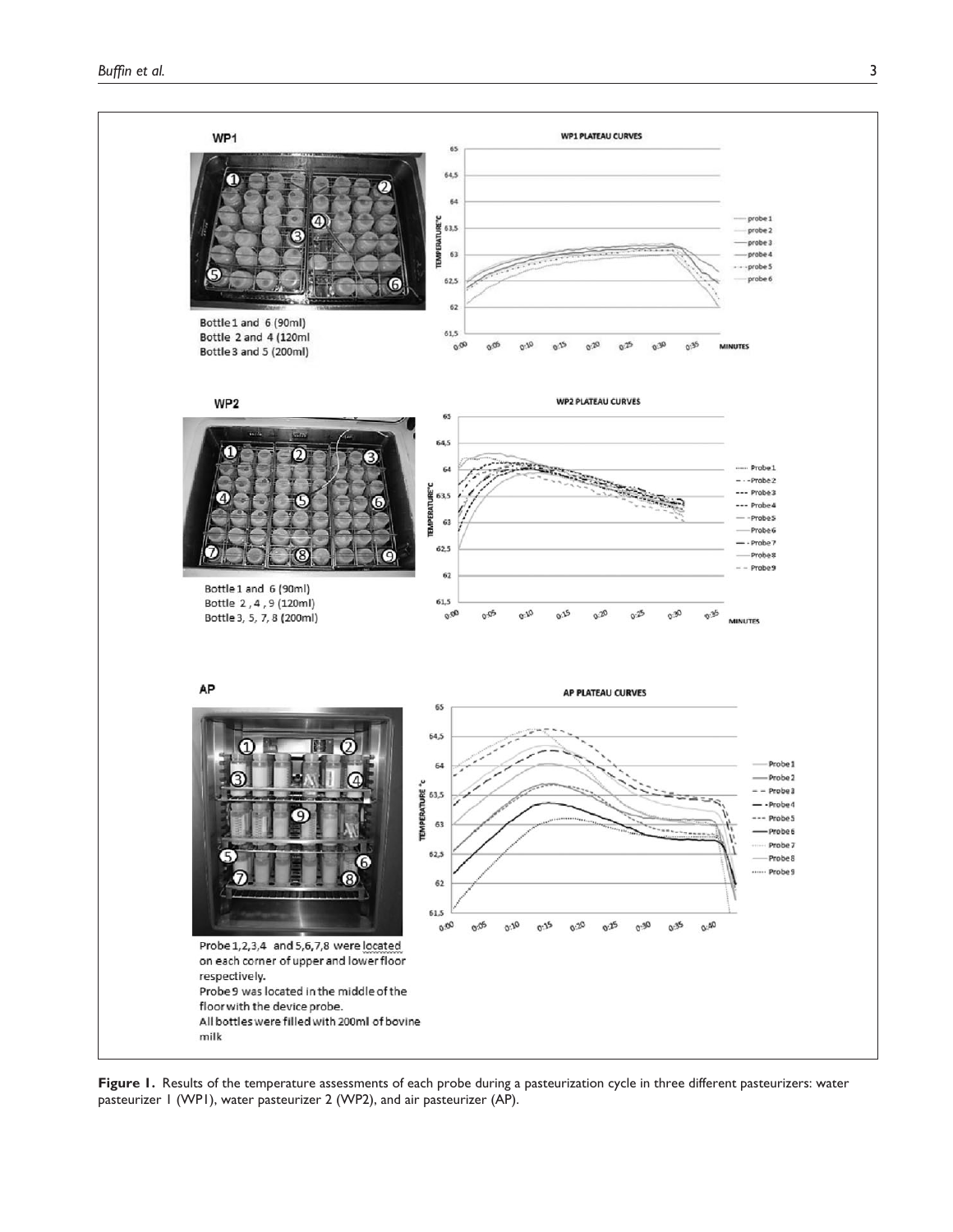

**Figure 2.** Schematic representation of a pasteurization cycle, with the assessment of 10 parameters: (1) time from room temperature 20°C to 58°C, (2) time from 58°C to 62.5°C, (3) duration of plateau, (4) time from 62.5°C to 58°C, (5) time from 58°C to 20°C, (6) duration of exposure over 58°C, (7) total duration of the pasteurization cycle, (8) mean temperature, (9) time between the first and the last probe reaching 62.5°C, and (10) highest temperature during plateau.

during holder pasteurization lasts 30 min, it leaves 20 min for this part of the heating process and for the decrease from 62.5°C to 58°C. Currently, there are very few pasteurizers able to heat the milk over 58°C for less than 50 min. Therefore, within the limits of the technology, a maximum duration of 50 min is feasible and limits the damage caused to the milk components. The temperature during plateau should stay as close as possible to 62.5°C, which represents the lower limit, as bactericidal efficacy has been shown at this level. The upper limit should not be too far from 62.5°C but should be feasible with the current technology. Therefore, a range of 62.5°C to 64°C is recommended. The duration of the plateau should be between 30 and 35 min, as it is close enough to the duration validated for LTLT, and the plateau should start when all the probes achieve the right temperature of 62.5°C. The dairy industry maintains that milk must be refrigerated within an hour, at less than 6°C, to avoid the proliferation of any bacteria that have not been destroyed by the pasteurization process (Décret n°55- 771, 1955). This rapid cooling also creates a thermal shock that minimizes the growth of spores without altering the immunological components (Royal College of Paediatrics and Child Health, 2003). To evaluate the homogeneity of the pasteurizers, we also calculated the difference in time between the first and the last probe reaching 62.5°C (see Figure 2). To evaluate the effect of the volume on heating in the WPs, we assessed the durations of the plateau and exposure over 58°C for the three different volumes in the bottles: 90, 120, and 200 ml.

## *Data Analysis*

The data of each recording probe were gathered in an Excel spreadsheet, version 2010 (Microsoft Corporation, Redmond, WA). The time for each session during the cycle was calculated when each probe reached the target temperature. The mean temperature for each pasteurizer for the 10 different endpoints is the average temperature for all probes and for the three cycles with its 95% confidence interval estimated using the linear mixed-effects model, taking into account the correlation of measurements within probes and within cycles. A *p* value below .05 was considered statistically significant. The analyses were performed using R version 3.3.1 (R Foundation for Statistical Computing, Vienna, Austria).

## **Results**

The temperature of the milk during every phase of the pasteurization cycle using each pasteurizer is shown in Table 1. There were significant differences between the three pasteurizers in all of the quality control parameters, and these differences were mostly between the AP and the two WPs (see Table 1). Intercycle and interprobe variabilities are shown in Supplementary Table 1. It took 5 times longer to heat the milk to 58 $^{\circ}$ C in the AP than with WP1 or WP2 ( $p < .001$ ), and the plateau duration was 30% longer in the AP than WP1 and WP2 ( $p < .001$ ). The exposure time over 58<sup>o</sup>C in the AP was 1.5 and 1.9 times longer than in WP1 and WP2 ( $p <$ .001), respectively (see Table 1). The time between the first and the last probe reaching 62.5°C was 5.8 times longer in the AP than in WP1 or WP2 (see Table 1). The homogeneity of the temperature between each probe in the different bottles during each pasteurizer's cycle is shown in Figure 1. These curves also show that the plateau temperature remained between 62.5°C and 64.5°C for all probes when using WP1 and WP2, but in only 7 of 9 probes when using the AP. Finally, the comparison between the mean temperature curves in each pasteurizer is shown in Figure 3. The duration of a full cycle with the AP was 2.3-fold and 2.8-fold longer than with WP1 and WP2, respectively. With regard to the volume of the bottles used in the WPs, a significant association was observed between volume and plateau duration with WP1, with a longer duration in the larger bottles, but there was no statistical difference for the duration of exposure over 58°C. There was a statistical difference in the plateau duration with WP2 when different volumes were used, and in exposure to temperatures higher than 58°C (see Table 2), but the difference was less than 2 min.

## **Discussion**

Our study found significant differences in the milk exposure to temperature depending on whether we used a water- or air-based pasteurizer. The pasteurization temperature was much more precisely and homogeneously applied to the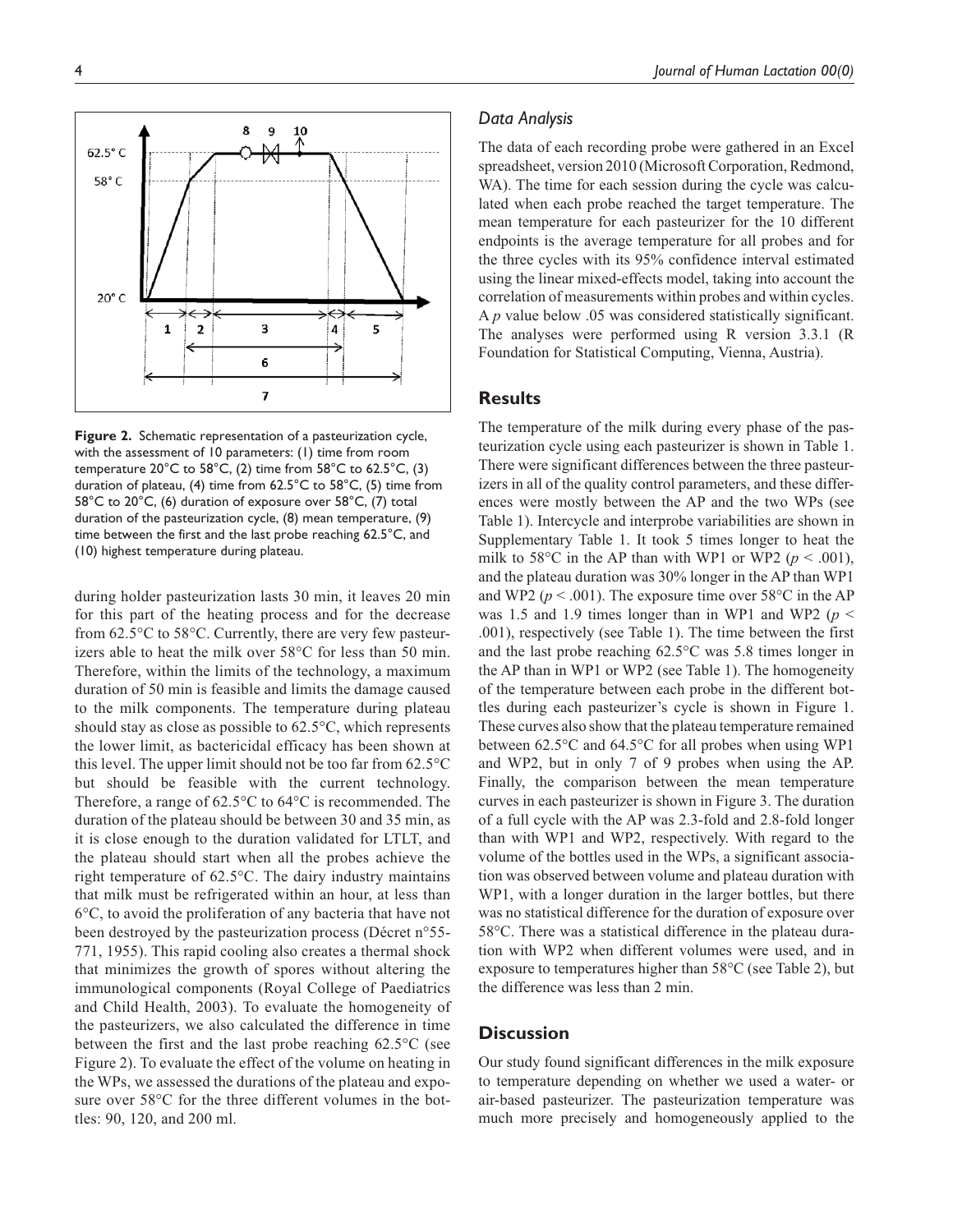| <b>WPI</b>                        | WP <sub>2</sub>     | AP                | $p_1^a$ | $p_2^{\ b}$ |
|-----------------------------------|---------------------|-------------------|---------|-------------|
| $[12.4 [10.7, 14.2]$ <sup>c</sup> | $12.9$ [11.5, 14.4] | 64.5 [63.1, 65.9] | 100.    | .657        |
| $12.4$ [11.6, 13.2]               | $4.9$ [4.3, 5.6]    | 24.3 [23.6, 24.9] | 100.    | 100.        |
| 35.5 [33.0, 38.1]                 | 35.2 [33.1, 37.3]   | 45.8 [43.7, 47.9] | 100.    | .826        |
| $1.6$ [1.3, 2.0]                  | $0.6$ [0.4, 0.9]    | 6.1 $[5.8, 6.3]$  | < 0.01  | 100.        |
| $17.1$ [16.1, 18.2]               | $12.3$ [11.4, 13.1] | 41.2 [40.3, 42.0] | 100.    | 100.        |
| 49.6 [47.4, 51.8]                 | 40.7 [38.8, 42.6]   | 76.2 [74.3, 78.1] | 100.    | 100.        |
| 79.2 [77.4, 81.0]                 | 66.0 [64.5, 67.4]   | 182 [180, 183]    | 100.    | 100.        |
| 63.0 [62.9, 63.1]                 | 63.6 [62.5, 63.7]   | 63.3 [63.3, 63.4] | 100.    | 100.        |
| $3.7$ [0.6, 6.8]                  | $5.0$ [1.9, 8.1]    | 21.7 [18.6, 24.8] | .001    | .546        |
| 63.2 [63.0, 63.3]                 | 64.0 [63.9, 64.2]   | 63.9 [63.8, 64.1] | < 0.01  | 100.        |
|                                   |                     |                   |         |             |

**Table 1** Mean Durations [and 95% Confidence Intervals] of 10 Quality Control Time Parameters of Pasteurization Cycles With Three Different Pasteurizers

*Note.* Two water pasteurizers (WP1 and WP2) and one air pasteurizer (AP) were used. Time is given in minutes.

 ${}^aP_1$  = *p* value between all three pasteurizers.  ${}^bP_2$  = *p* value between WP1 and WP2. °95% confidence intervals are estimated using a linear mixed-effects model.



**Figure 3.** Comparison of the temperature curves over time for a pasteurization cycle in each pasteurizer: water pasteurizer 1 (WP1), water pasteurizer 2 (WP2), and air pasteurizer (AP).

bottles of milk with the two WPs than with the AP. It has previously been shown that the duration of exposure to high temperatures and the level of temperature have a significant effect on the immunologic components of HM (Czank et al., 2009; Evans et al., 1978). In 1978, Evans and colleagues (1978) showed that the loss of IgG, IgA, lactoferrin, and lysozyme started at a temperature of 60°C, but this loss was very important at 65°C. In a more recent study, Czank et al. (2009) described the precise loss of immune components of HM depending on the level of temperature and the duration of heating. The authors showed that the loss was similar between 40°C and 57°C and became more important as soon

as the temperature reached 58°C and increased above that level. We observed that the average time that elapsed between 58°C and 62.5°C was 2 to 4 times longer with the AP than with WP2 and WP1, respectively. The improved temperature regulation in WP2 halved the exposure to these temperatures, avoiding the inertia observed with WP1. Moreover, Czank et al. (2009) showed that at  $62.5^{\circ}$ C, there was a decrease of 1.6%, 1.7%, and 2.4% per minute, respectively, of the IgA, lysozyme, and lactoferrin concentrations in HM. Therefore, we could estimate that the preservation of IgA, lysozyme, and lactoferrin would be 62%, 60%, and 48%, respectively, after 30 min of exposure to 62.5°C. Since the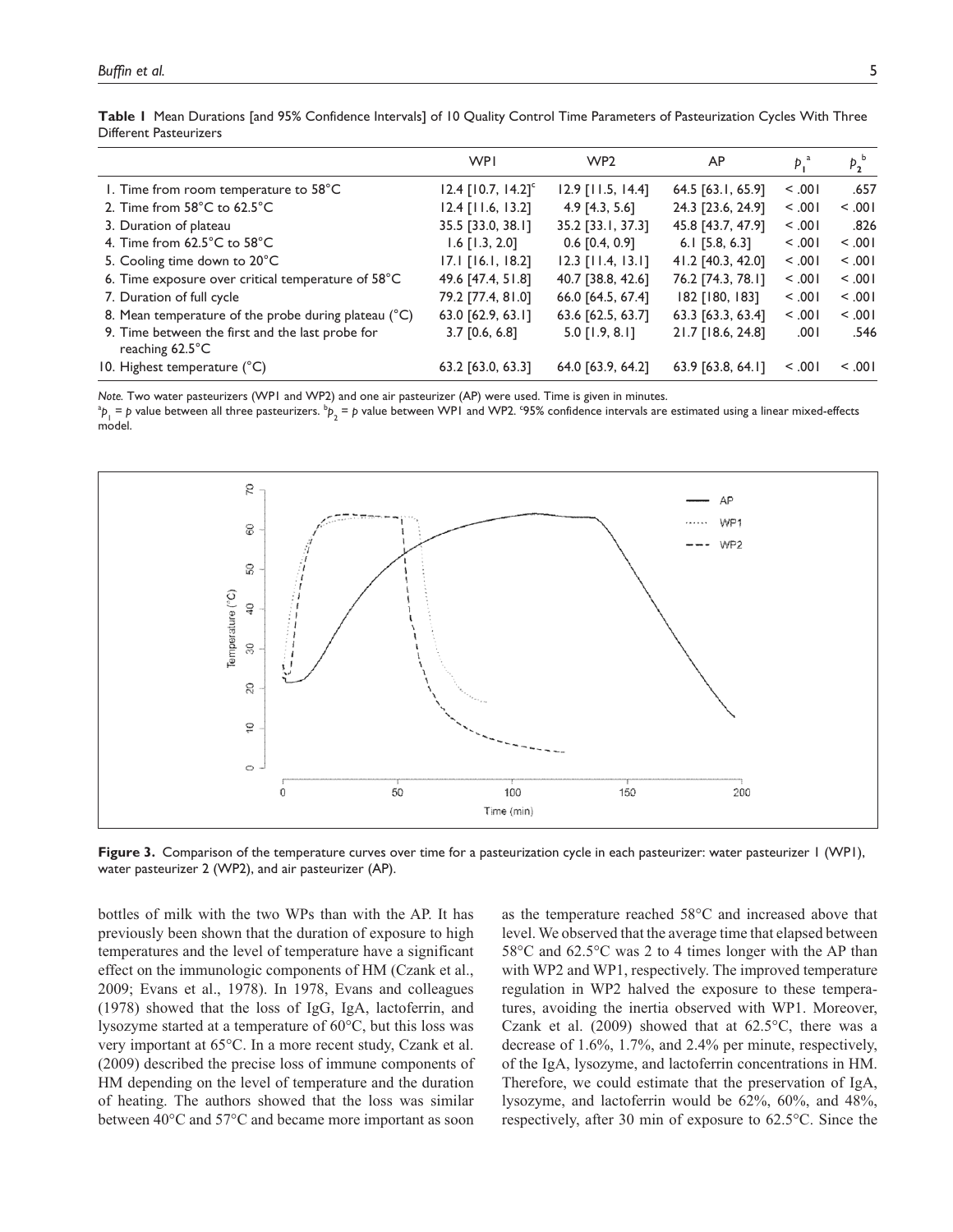|                          | 90 ml                          | $120 \text{ ml}$  | $200$ ml          | $b^a$ | Intercycle variability |
|--------------------------|--------------------------------|-------------------|-------------------|-------|------------------------|
| <b>WPI</b>               |                                |                   |                   |       |                        |
| Plateau duration         | 33.8 [31.8, 35.9] <sup>b</sup> | 36.2 [34.1, 38.2] | 36.6 [34.6, 38.6] | .03   | 1.188 <sup>b</sup>     |
| Time exposure above 58°C | 49.4 [47.5, 51.4]              | 50.1 [48.2, 52.0] | 49.2 [47.3, 51.2] | .29   | 1.402                  |
| WP <sub>2</sub>          |                                |                   |                   |       |                        |
| Plateau duration         | 36.0 [34.7, 37.2]              | 36.3 [35.2, 37.3] | 33.9 [33.0, 34.9] | .001  | 0.484                  |
| Time exposure above 58°C | 41.4 [40.3, 42.4]              | 41.6 [40.7, 42.5] | 39.8 [38.9, 40.6] | .004  | 0.352                  |

**Table 2** Mean Durations of the Plateau and Exposure Time Over 58°C in Two Different Water Pasteurizers (WP1 and WP2), According to Bottle Volume

*Note.* Time is given in minutes.

<sup>a</sup>p value between all three volumes. <sup>b</sup>95% confidence intervals and intercycle variability (standard deviation) are estimated using a linear mixed-effects model.

plateau duration differed by about 10 min between the AP and WP1 or WP2, one could expect a 9% to 10% higher loss with the AP just for the plateau's duration. But if we consider the time of exposure over 58°C, it was much longer with the AP, at 26 min longer than WP1 and 36 min longer than WP2. Such differences in temperature exposure could explain the discrepancies observed in studies that focused on the loss of immune factors in HM during pasteurization (Peila et al., 2016). With regard to the different volumes of milk in the bottles pasteurized at the same time, the difference in the duration of the plateau when using WP1 was about 2.5 min between a volume of 90 ml and a volume of 200 ml. However, there was no difference in the duration of exposure to temperatures higher than 58°C. In WP2, the difference was also statistically significant, but such a short difference in heat exposure, of less than 2 min, is unlikely to have had a significant effect on the loss of immune components. The good homogeneity of exposure to temperature produced by the WPs seems to have allowed reliable pasteurization of different volumes in the same pasteurization cycle.

Since air is a poor heat conductor, the bottles of milk in the AP did not reach the target temperature at the same time, which means that some bottles were heated for a longer time than others during the same pasteurization cycle. The pasteurization was extremely heterogeneous with the AP, with a difference in the plateau duration of up to 30 min from one probe to another. When the temperature applied to HM is homogeneous in the different bottles, the adjustment of temperature settings is uniform in all bottles. Thus, this can be checked once a year by qualified probes, certified, external to the pasteurizer, and placed in bottles distributed in several places in the pasteurizer. Such probes can accurately monitor the temperature during the whole cycle and in several places in the pasteurizer and determine whether the temperature value measured by the pasteurizer's probe is correct. When temperature is controlled with qualified probes once a year, using one single probe in routine monitoring is sufficient. That would not be the case using the AP.

The amount of time that the milk was exposed to harmful temperatures of higher than 58°C was 9 min less in WP2 than WP1, but the temperature applied to the HM using WP2 still

reached 64°C. Further improvements to the technology could help to lower the temperature closer to 62.5°C, to optimize the pasteurization cycle and preserve the immune components. Moreover, as the full cycle of heating, plateau, and cooling was twice as long with the AP than the WPs, this extra time may hamper the functioning of HMBs that need to carry out a number of pasteurization cycles on the same day.

#### *Limitations*

A limitation of our study was that the volumes were identical in the bottles in the AP, at 200 ml, but were 90 to 200 ml in the bottles in WP1 and WP2. However, the heating time in the AP was different among the bottles, as there was a 21.5 min difference between the first and the last probes reaching the same temperature. The heating times were very similar between the different bottles processed by WP1 and WP2 at 3.19 to 4.43 min, which means that the pasteurization time of different volumes was not very different. It seems that different volumes of HM can be efficiently pasteurized at the same time when using WPs. Although it was not evaluated in the present study, it is likely that the longer time that it took for the AP to process the milk would have increased the loss of immune components for smaller volumes of HM. This is relevant for the daily practice of HMBs, which often have to treat variable amounts of milk.

Another limitation of our study is that we focused on exposure to temperature and the time that the milk was exposed to heat, and we did not evaluate the precise effect that the different pasteurizers had on the components in the milk. Data from the literature show that differences, such as those observed in our study, are likely to significantly alter the quality of HM (Czank et al., 2009; Evans et al., 1978). We did not evaluate the effect of the differences between the pasteurizers on the microbiological efficacy of the pasteurization process. Holder pasteurization has previously been shown to destroy most bacteria and viruses in HM. Czank et al. (2009) showed that 58°C was the right temperature to eliminate the majority of pathogens, such as *Escherichia coli, Staphylococcus epidermidis, Enterobacter cloacae*, and *Staphylococcus aureus*, within 30 min. With regard to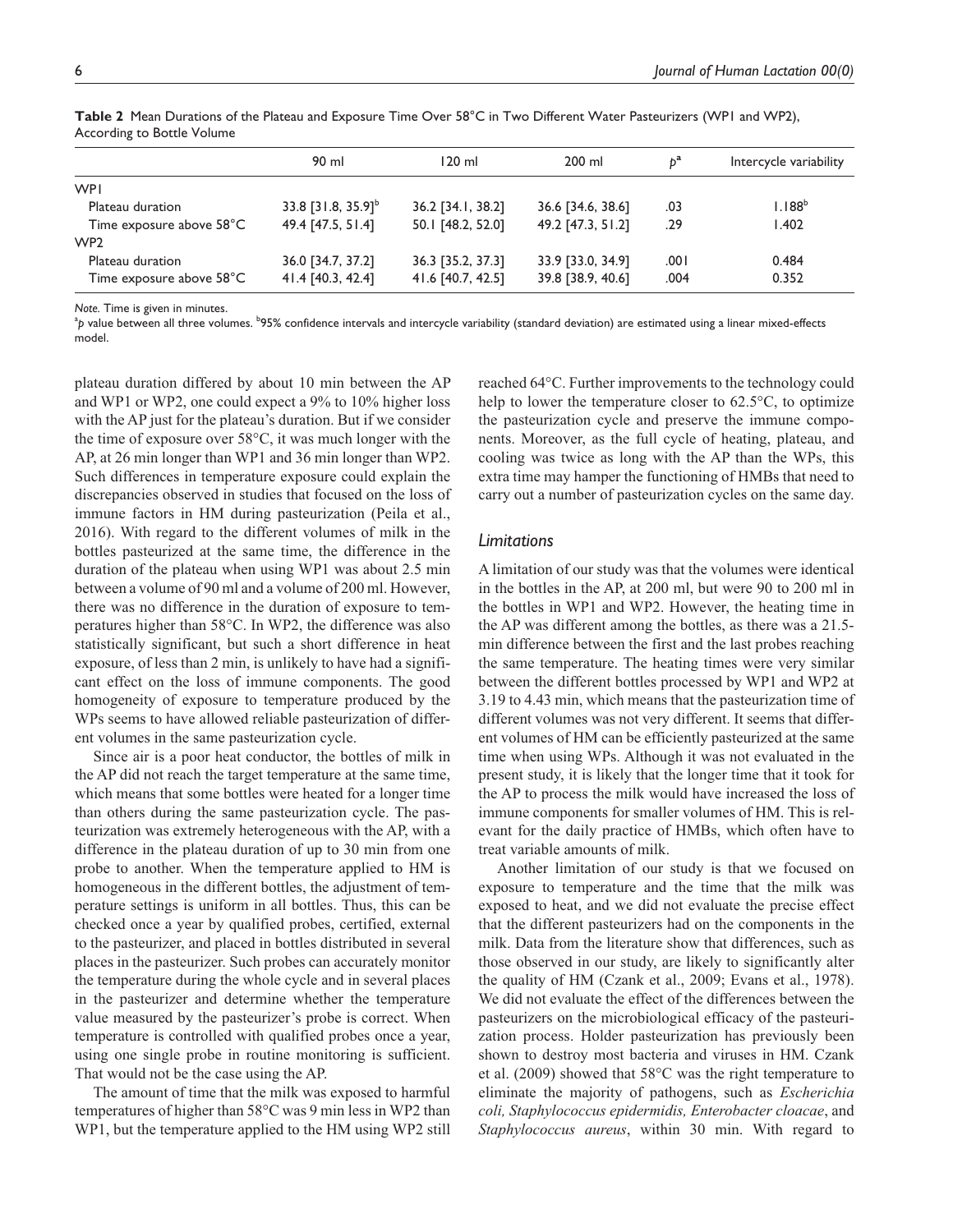**Table 3** Proposed Criteria for Qualification of Human Milk **Pasteurizers** 

- Qualification repeated once a year and after major intervention
- Performed on three pasteurization cycles in real conditions (loaded)
- Measurement by independent qualified temperature probes (different from those supplied with pasteurizers)
- One probe for 8 to 10 bottles and distributed regularly in the bath
- Temperature plateau of 62.5°C to 64°C for each probe
- Duration of the plateau (time counted when all probes are at 62.5°C) between 30 and 35 min (safety)
- Exposition time over  $58^{\circ}$ C < 50 min for each probe (quality)
- Exposition time from  $62.5^{\circ}$ C to  $6^{\circ}$ C  $\leq$  1 hr

viruses, Welsh, Arsenakis, Coelen, and May (1979) demonstrated that reductions in the herpes simplex virus type 1, Coxsackies virus, and Semlicki Forest virus were the same between 56°C and 62.5°C for 30 min, but the cytomegalovirus persisted. It could be interesting to test different heating temperatures that would eliminate the pathogens but preserve the maximum value of the immune components of HM. Other thermal or nonthermal techniques have been proposed that seem to preserve more HM components, such as high-pressure processing, ultraviolet-C, and high-temperature short-time pasteurization, but they are difficult to use to treat large volumes of HM in an HMB (Chantry et al., 2011; Christen, Lai, Hartmann, Hartmann, & Geddes, 2013; Peila et al., 2017; Sousa, Delgadillo, & Saraiva, 2016). These new techniques should be compared with reference holder pasteurization using qualified pasteurizers.

Although holder pasteurization remains the mostly widely used technique by HMBs, there is no consensus about the quality control of pasteurizers to ensure the smooth operation of the different devices that are available. There are cruel deficiencies from the commercial pasteurizers' companies to produce quality control processes. The lack of standardization of the process explains the important discrepancies that can be observed in the results of the holder method in the literature. However, standards exist: as the European standard NF EN 60068-3 for the characterization of climatic chambers. These types of chambers approach pasteurizers, and elements of their characterization are well summarized in Blanquart and Crétinon's (2013) article. Using this example, the studies of the dairy industries, and the results of recent studies—including ours, simple quality control and safety criteria could be proposed in order to characterize the pasteurizers used by HMBs (see Table 3).

# **Conclusion**

Our study found that different types of air- and water-based pasteurizers did not reproduce the same pattern of holder pasteurization and that some of the temperature patterns could significantly alter the properties of HM. As holder pasteurization is the most widely used technique by HMBs, it should be controlled and optimized. The efficacy of pasteurizers should be qualified by the manufacturers and regularly confirmed by the users.

#### **Acknowledgments**

The authors thank the staff of Rhône-Alpes-Auvergne Regional Human Milk Bank for their help and D. Brenier and J.-M. Mouton, from Hospitec Sarl, Vasperviller, France, for their help with the measurements.

#### **Declaration of Conflicting Interests**

The authors declared no potential conflicts of interest with respect to the research, authorship, and/or publication of this article.

#### **Funding**

The authors received no financial support for the research, authorship, and/or publication of this article.

#### **Supplementary Material**

Supplementary material for this article is available online.

#### **References**

- Afssaps. (2008). Règles de bonnes pratiques de collecte, de préparation, de qualification, de traitement, de conservation, de distribution et de délivrance sur prescription médicale du lait humain par les lactariums; Décision du 3 décembre JO du 5 janvier 2008 [The good practice rules for the collection, preparation, qualification, treatment, storage, distribution and dispensing on medical prescription of human milk by the milk banks]. Retrieved from [http://association-des-lactariums-de](http://association-des-lactariums-de-france.fr/wp-content/uploads/lactarium_guide_bonnes_pratiques_5_janvier_2008_traduction_anglais.pdf)[france.fr/wp-content/uploads/lactarium\\_guide\\_bonnes\\_pra](http://association-des-lactariums-de-france.fr/wp-content/uploads/lactarium_guide_bonnes_pratiques_5_janvier_2008_traduction_anglais.pdf)tiques 5 janvier 2008 traduction anglais.pdf
- Appert, N. (1831). *Le livre de tous les ménages ou l'art de conserver pendant plusieurs années toutes les substances animales et végétales* [The book of all households or the art of preserving for several years all the animal and vegetable substances] (4th ed.). Paris, France: Barrois l'aine.
- Blanquart, B., & Crétinon, B. (2013). Maîtrise des enceintes thermostatiques dans les laboratoires: le début des difficultés? [Control of thermostatic enclosures in laboratories: The beginning of difficulties?]. Retrieved from [https://doi.org/10.1051/](https://doi.org/10.1051/metrology/201315008) [metrology/201315008](https://doi.org/10.1051/metrology/201315008)
- Chantry, C. J., Wiedeman, J., Buehring, G., Peerson, J. M., Hayfron, K., K'Aluoch, O., . . . Abrams, B. (2011). Effect of flash-heat treatment on antimicrobial activity of breastmilk. *Breastfeeding Medicine*, *6*(3), 111-116. Retrieved from [https://](https://doi.org/10.1089/bfm.2010.0078) [doi.org/10.1089/bfm.2010.0078](https://doi.org/10.1089/bfm.2010.0078)
- Christen, L., Lai, C. T., Hartmann, B., Hartmann, P. E., & Geddes, D. T. (2013). Ultraviolet-C irradiation: A novel pasteurization method for donor human milk. *PloS One*, *8*(6), e68120. Retrieved from<https://doi.org/10.1371/journal.pone.0068120>
- Czank, C., Prime, D. K., Hartmann, B., Simmer, K., & Hartmann, P. E. (2009). Retention of the immunological proteins of